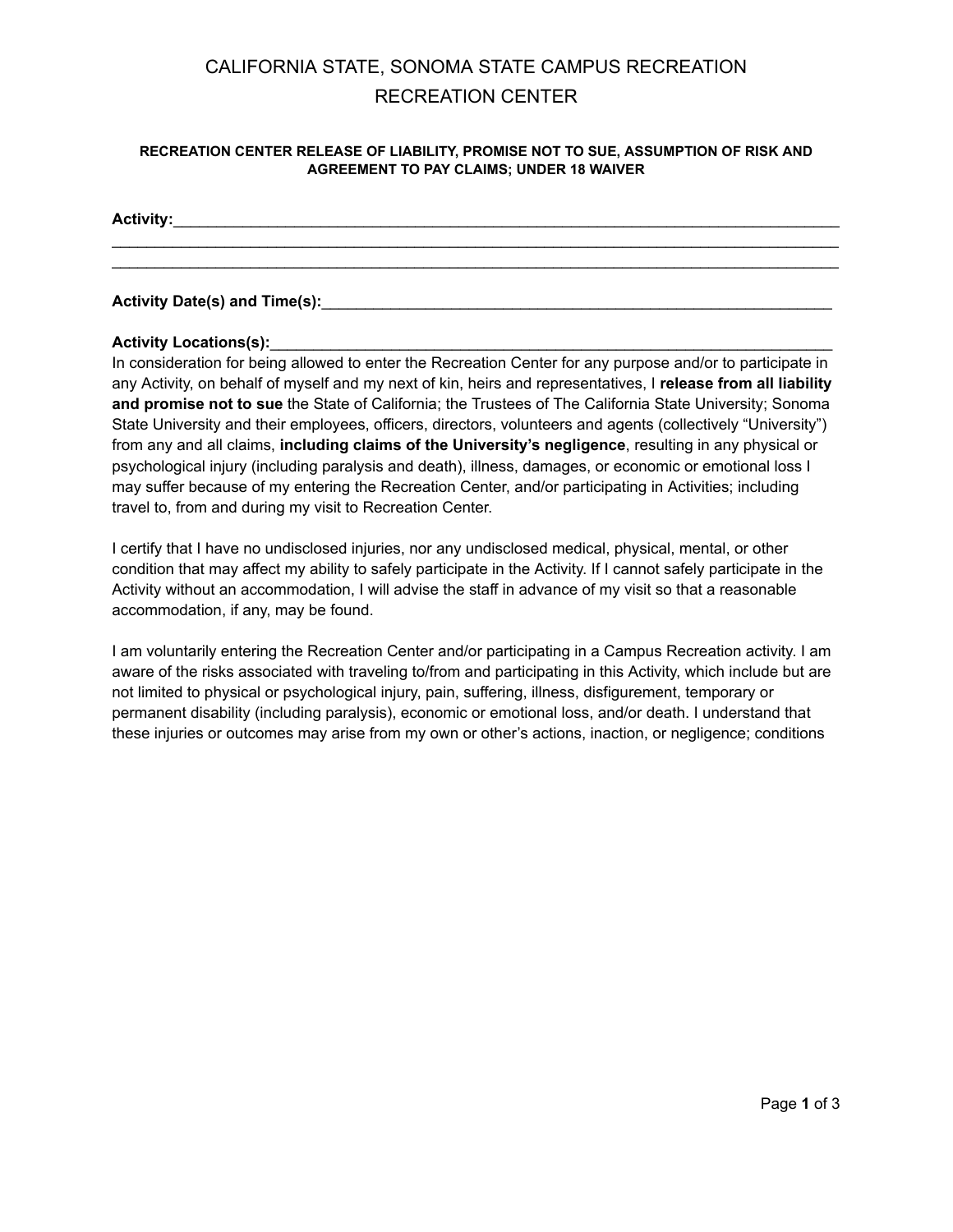## CALIFORNIA STATE, SONOMA STATE CAMPUS RECREATION RECREATION CENTER

related to travel; or the condition of Recreation Center and/or activity location(s). **Nonetheless, I assume all related risks, both known or unknown to me, of my presence in the Recreation Center and/or participation in Campus Recreation activities, including travel to, from, and during my visit to the Recreation Center.**

I agree to **hold** the University Organization harmless from any and all claims, including attorney's fees, court costs as well as any and all related costs or damage to my personal property that may occur as a result of my **presence in the Recreation Center and/or participation in Campus Recreation activities, including travel to, from, and during my visit to the Recreation Center, as well as any and all participation in any activity.** If the University incur any of these types of expenses, I agree to reimburse the University. If I need medical treatment, I agree to be financially responsible for any costs incurred as a result of such treatment. I am aware and understand that I should carry my own health insurance.

I am the parent or legal guardian of the Participant. **I understand the legal consequences of signing this document, including (a) releasing the University from all liability on my and the Participant's behalf, (b) promising not to sue on my and the Participant's behalf, (c) and assuming all risks of the Participant's presence in the Recreation Center and/or participation in Campus Recreation activities, including travel to, from, and during my visit to the Recreation Center.** I allow Participant to visit the Recreation Center and/or participate in Campus Recreation activities. I understand that I am responsible for the obligations and acts of Participant as described in this document. I agree to be bound by the terms of this document.

I understand that this document is written to be as broad and inclusive as legally permitted by the State of California. I agree that if any portion is held invalid or unenforceable, I will continue to be bound by the remaining terms.

I have been informed and understand there remains a risk of exposure to COVID-19. I understand that regardless of any precautions taken, an inherent risk of exposure to COVID-19 will exist.

I have read this document, and I am signing it freely. No other representations concerning the legal effect of this document have been made to me.

Signature of Minor Participant's Parent/Guardian Date

Name of Minor Participant's Parent/Guardian (Print)

\_\_\_\_\_\_\_\_\_\_\_\_\_\_\_\_\_\_\_\_\_\_\_\_\_\_\_\_\_\_\_\_\_\_\_\_\_\_\_\_\_\_\_\_\_\_\_\_\_\_\_

 $\mathcal{L}_\text{max} = \mathcal{L}_\text{max} = \mathcal{L}_\text{max} = \mathcal{L}_\text{max} = \mathcal{L}_\text{max} = \mathcal{L}_\text{max} = \mathcal{L}_\text{max}$ 

Minor Participant's Name